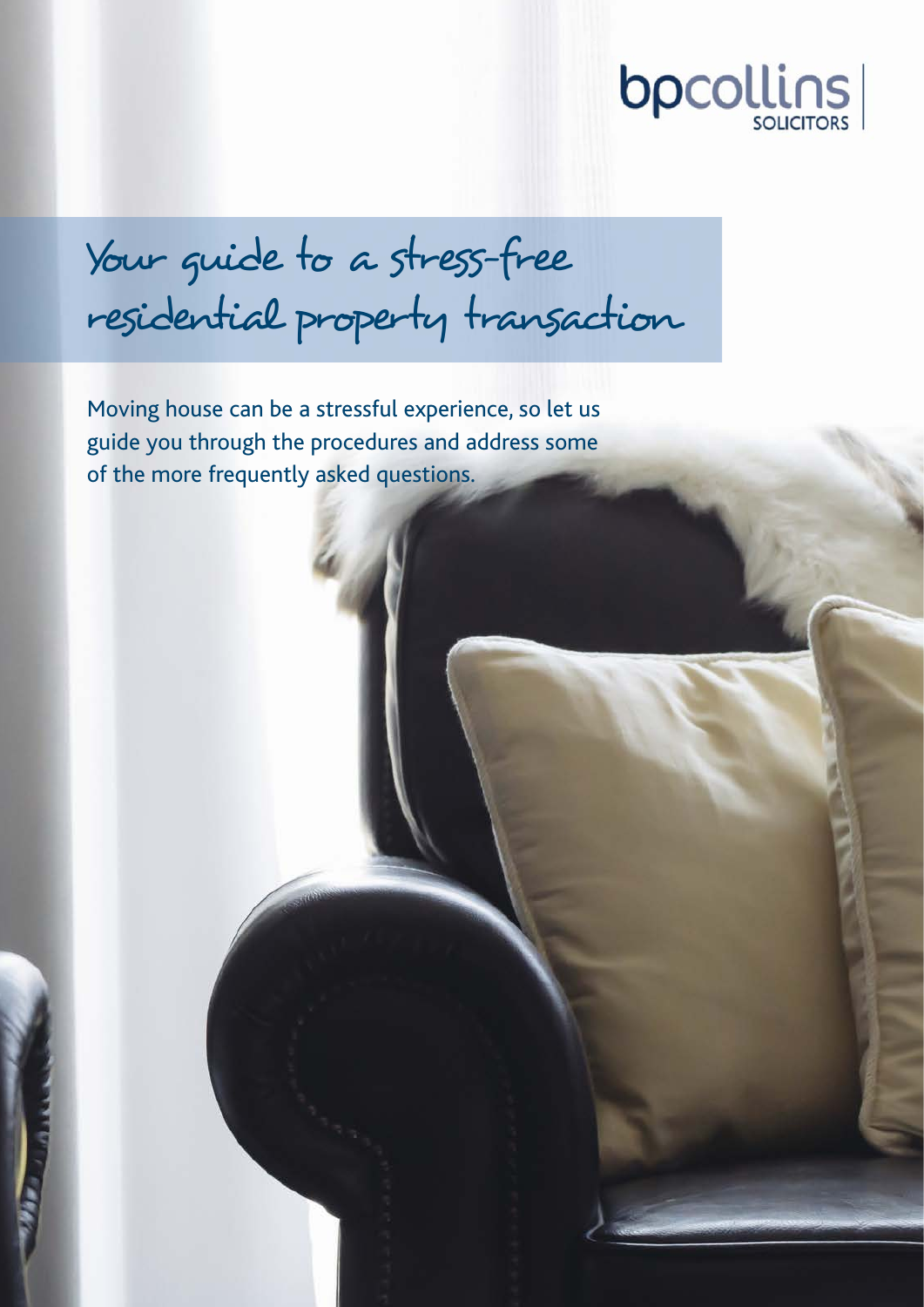# First things first... **Example 2** Local and other searches

When you have found the property that you would like to buy, you will be hoping to finalise the terms of the purchase through the seller's agent and if you have a house to sell, will be settling the terms for the sale of your existing property through your agent.

The seller's agent may ask you for a preliminary deposit payable to them or perhaps to the seller's solicitor. It is important that if you pay a deposit, you write a 'subject to contract' letter indicating that this is paid to the agent or the seller's solicitor as 'stakeholder' on the basis that it must be returned to you immediately if the purchase does not go ahead.

preliminary deposit should not exceed  $£1,000$  and a receipt is obtained. legislation. The balance of the deposit will be payable on exchange of contracts. requested as evidence of your good faith. We recommend that a "non-returnable" basis. We strongly suggest that you refer to us for advice before such a deposit is paid. The deposit is usually only There are occasions, particularly in the case of the purchase of a new house from a developer, when such a deposit is requested on a

As soon as the terms of your purchase have been agreed through the agent, the seller will instruct his solicitor to send a draft contract to us. The seller's solicitor may have to obtain the title deeds from either the seller or the lender, who may hold them as security for the seller's mortgage of the property. Once the seller's solicitor has received the title deeds or obtained evidence of title from the Land Registry, and other necessary documents and dealt with ID requirements pursuant to money laundering regulations, s/he will prepare and send to us a draft contract and other relevant documents for examination and approval.

Conversely, when we act for you on a sale we will ask you to provide us with any title deeds, guarantees and other documents you hold, and also for the name and address of your mortgage provider and details of your mortgage account number so we can write to your mortgage company for any deeds they may hold. However, it is increasingly common for title deeds to be held by a seller, not a lender. Where the property is registered we will usually be able to obtain evidence of title from the Land Registry, which is stored electronically. We ask you to sign and return our terms of engagement letter and we also attend to the requirement to satisfy our regulator in terms of ID and address verification required.

Once approved, a copy of the contract is returned to the seller's solicitor for signature by the seller in readiness for exchange of contracts. We will arrange for the other copy to be signed by you. It is only when the two contracts are exchanged through the respective solicitors that the seller and the buyer are legally bound to sell and to buy the property. The exchange is usually carried out by a telephone call between the seller's solicitor and the buyer's solicitor after all searches and enquiries have been dealt with satisfactorily, and any mortgage offer and survey received.

When we receive an accurate plan of the property from the seller's solicitor, we usually send searches and enquiries to the local and other authorities. We ask you to provide us with funds on account of the disbursements incurred for the searches.

matters are not normally dealt with by the standard searches. The information given in reply to these searches will only relate to the actual property that you are buying. If you have any further queries relating to neighbouring properties and whether there are any plans to redevelop the same, you should ask us to make enquiries, as such

The matters covered by the standard searches include those relating to drainage, whether the property is a listed building, possible road widening or construction of new roads nearby or in relation to boundaries, public rights of way, possible mining in the area and details of recent planning consents relating to the property. We will also carry out environmental searches due to contaminated land

# Contract **Enquiries**

It is general practice for information forms to be completed by the seller. We will raise any other enquiries we deem appropriate, but please advise us as soon as possible if there are any particular enquiries you would like raised on your behalf. We raise additional enquiries in respect of the title to the property you are purchasing, and the search results and property information forms received.

It is vital when selling a property that you accurately and truthfully complete the information forms. Also inform your solicitor of any disputes or potential problems you may have with your neighbours so that we can inform your buyer's solicitors. If you do not mention any dispute or problem, your buyer may be able to bring a claim in damages for misrepresentation against you.

On a purchase, it is our normal procedure to provide you with a report containing the information obtained from our enquiries prior to exchange of contracts, and to send you the plan of the property as it appears from the deeds, so that you, and in particular your surveyor, can check and confirm that it accurately represents the property you are buying.

For instance, if the property has a septic tank/small sewage treatment plant we will raise additional enquiries to ensure it is compliant with the stricter 2015 Regulations, introduced on 1st January 2020. Also, if the property is a flat in a building, for example, we may need to raise cladding enquiries.

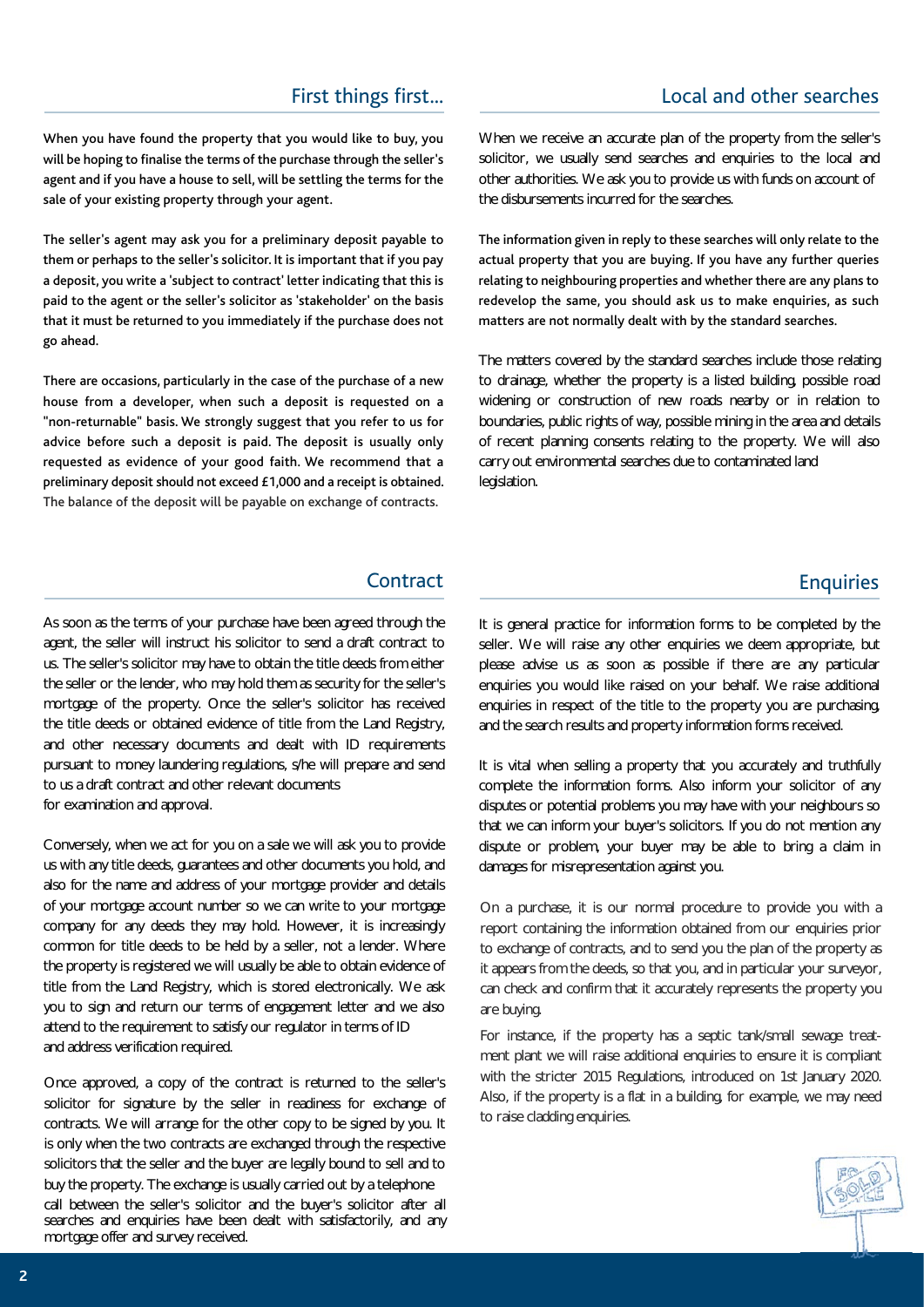# Fixtures and fittings Leasehold

obtain a detailed list of such items from the seller's solicitor prior to exchange. You should check this form carefully as this will be part of the contract, and you need to be confident it accurately reflects what is included in the purchase price. It is important to identify what items at the property are included or excluded from the overall purchase price of the property. We will

We suggest that you view the property with the seller at an early stage, to discuss and hopefully agree such a list so that this does not cause any delay in exchange.

### **Survey**

reported in the inspection. We would strongly recommend that either you arrange your own survey report, which you should obtain before exchange of contracts, or that you pay an additional fee to the lender's surveyor to carry out a survey on your behalf. The surveyor will advise you of the different types of survey available. Many lender's inspections/surveys are no more than basic valuations and you may have no recourse against the lender's surveyor should you discover any defects after completion, which have not been

Generally speaking, the seller is not required to give any guarantees regarding the state and condition of the property. If your survey report shows problems which can be costly to repair, it may be possible for you to negotiate a reduction in the purchase price.

For example, some domestic properties still have septic tanks/small sewage treatment plants that discharge 'surface water' directly into rivers and streams despite regulations which sought to end this practice coming into force in 2015. Not all property owners have upgraded these systems although the latest date to do so was 1st January 2020. You should therefore ensure that a detailed inspection of the septic tank/small sewage treatment plant is carried out to evidence that any upgrading works have been completed, and are working satisfactorily. Note that if the property requires these upgrading works they can be expensive and may even require a connection to mains drainage.

Another example is if you are buying a flat you should ensure that your survey identifies any issues with external cladding and highlight this to us for further advice.

We also recommend that you obtain advice from your surveyor as to whether further inspections by specialists are advisable. For example, to check for woodworm, damp, dry rot, electrical and drainage problems.

You should also ask your surveyor whether the property is near a river and/or liable to flooding. If so (or if you are already aware that the property is in such an area), you should make immediate enquiries about obtaining buildings insurance for the property and be fully aware of any higher premium you may incur. We do however, raise standard enquiries with the seller's solicitors in relation to the possibility of flooding.

If you buy a flat, it is generally the case that you will buy a long lease rather than a freehold interest in the flat. The legal process for purchasing a leasehold property is very similar to that for a freehold property, although it will also be necessary to examine the terms of the lease. Most leases are lengthy and complicated and terms need to be considered carefully, particularly in relation to repairs, insurance and service charge issues. We will, therefore, report to you on the term of the lease and obtain the required leasehold information from the landlord/managing agent.

You should pass a copy of the lease to your surveyor as s/he will need to know the extent of your repairing obligations, particularly in relation to any "shared" roof structure or foundations and any communal areas.

# Joint purchase

from us as to whether the purchase should be as "joint tenants" or "tenants in common". We will explain these terms and advise you on which of these may be right for you. If you are buying in joint names, it is important that you take advice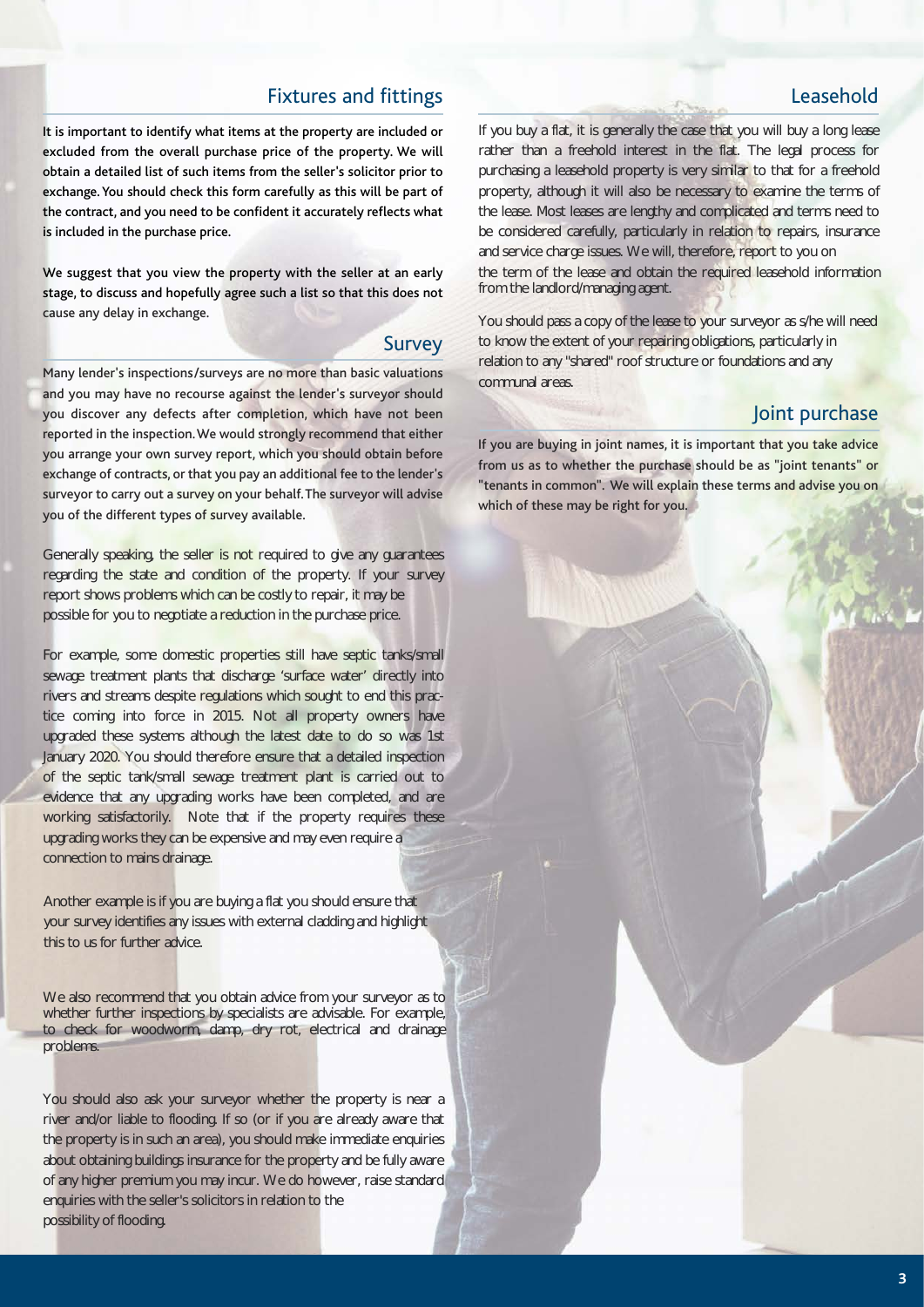If you need a mortgage to assist you in buying the property, we strongly advise that you do not exchange contracts until a written mortgage offer is received, with terms and conditions acceptable to complex. you, particularly as lender's requirements can be numerous and

If the mortgage requires that you have life insurance, then it is essential this policy is in place. You may also wish to take out life insurance to repay the mortgage in the event of your death to protect your family, even if your lender does not require it as a condition of the mortgage, plus insurance to cover you for unemployment or ill health.

When buying a property you should arrange buildings insurance on the property as soon as contracts are exchanged (except in cases of a leasehold property or unless we advise you otherwise) as the contract usually makes the buyer responsible for insurance. If you required to arrange insurance through your lender, insurance usually starts automatically on exchange of contracts. If you are buying with the assistance of a mortgage, or are arranging your own insurance in order to comply with one of the lenders standard requirements of us, it is essential that we have full details of the insurance prior to exchange of contracts so we can ensure it complies with the lender's requirements.

## Exchange of contracts

Until exchange of contracts, either party is free to withdraw from the transaction as there is no legally binding agreement. If a contract is issued to another interested buyer then the seller's solicitor must tell us as soon as a second (or further) contract is issued and we will inform you immediately. Such a situation would normally create a "contract race" where the first person who is ready to exchange contracts acquires the property. We do not normally recommended that you become involved in a "contract race".

The buyer and seller are only legally obliged to buy and sell the property once contracts are exchanged between the seller's solicitor and the buyer's solicitor and a completion date has been agreed by both parties. We will not exchange contracts until we receive your specific instructions to do so and will let you know as soon as contracts are exchanged.

The "traditional" deposit payable on exchange of contracts is 10% of the purchase price, but a deposit of 5% is not uncommon. If you cannot provide the funds out of your own resources, your bank may be prepared to provide you with a bridging loan. If you are selling your existing property, we may be able to use the deposit received on your sale towards the sum required for your purchase deposit. If you fail to complete your purchase after you have exchanged contracts you will normally lose the deposit you have paid and be obliged to pay the seller the balance of a 10% deposit immediately (if a smaller deposit has been paid.) You may also be liable for further losses which the seller incurs on this breach of contract.

The completion date is the date when the remainder of the purchase price must be paid and you will be able to move. The completion date is usually fixed on exchange of contracts but may be on notice if a new build. The date for completion was traditionally about 4 weeks after exchange but it is up to the seller and the buyer to agree a date acceptable to both of them. It is advisable to have a minimum period of 10 to 14 days between exchange of contracts and completion to enable all the necessary legal work to be carried out on your behalf and to ensure, in particular, that the lender has sufficient time to send the mortgage advance to us for completion. Many lenders now insist on at least 5 clear working days prior notice before releasing the mortgage advance funds.

On the day of completion, we transfer (by inter-bank transfer) the balance of the purchase price and any other money due to your seller' s solicitor. In return they send us the title deeds of the property, together with a transfer document signed by the seller, transferring legal title of the property to you, on the completion date. You should make ar- rangements with the seller or their agent, to collect the keys either direct from the seller or agent, as soon as we tell you that completion has taken place.

property, carry out searches at the Land Registry and conduct other searches required by the lender. Several days before completion we will send you a detailed statement of the amount of any further funds required to complete your purchase including Stamp Duty Land Tax (SDLT) Registry fees, disbursements and our legal costs which must please be paid to us before completion. Before completion we will re-check the seller's legal title to the

If you are simultaneously selling another property, we will make sure that the sale proceeds (or so much of such proceeds as is necessary) are used for the purchase. Delays in the bank transfer of funds on the completion date may occur and completion may not take place until early or mid afternoon on the completion date. Any money we need in excess of the proceeds of your sale and mortgage advance will need to be paid so that we have cleared funds at least the working day prior to the completion date. You can arrange for your bank to make an inter-bank transfer directly to our client account.

We obtain a redemption statement from your lender(s) if there is a mortgage secured against the property you are selling and the amount required to redeem this secured lending will be taken into account in our completion statement. We redeem the registered charges on completion, subject to receiving the funds to do so.

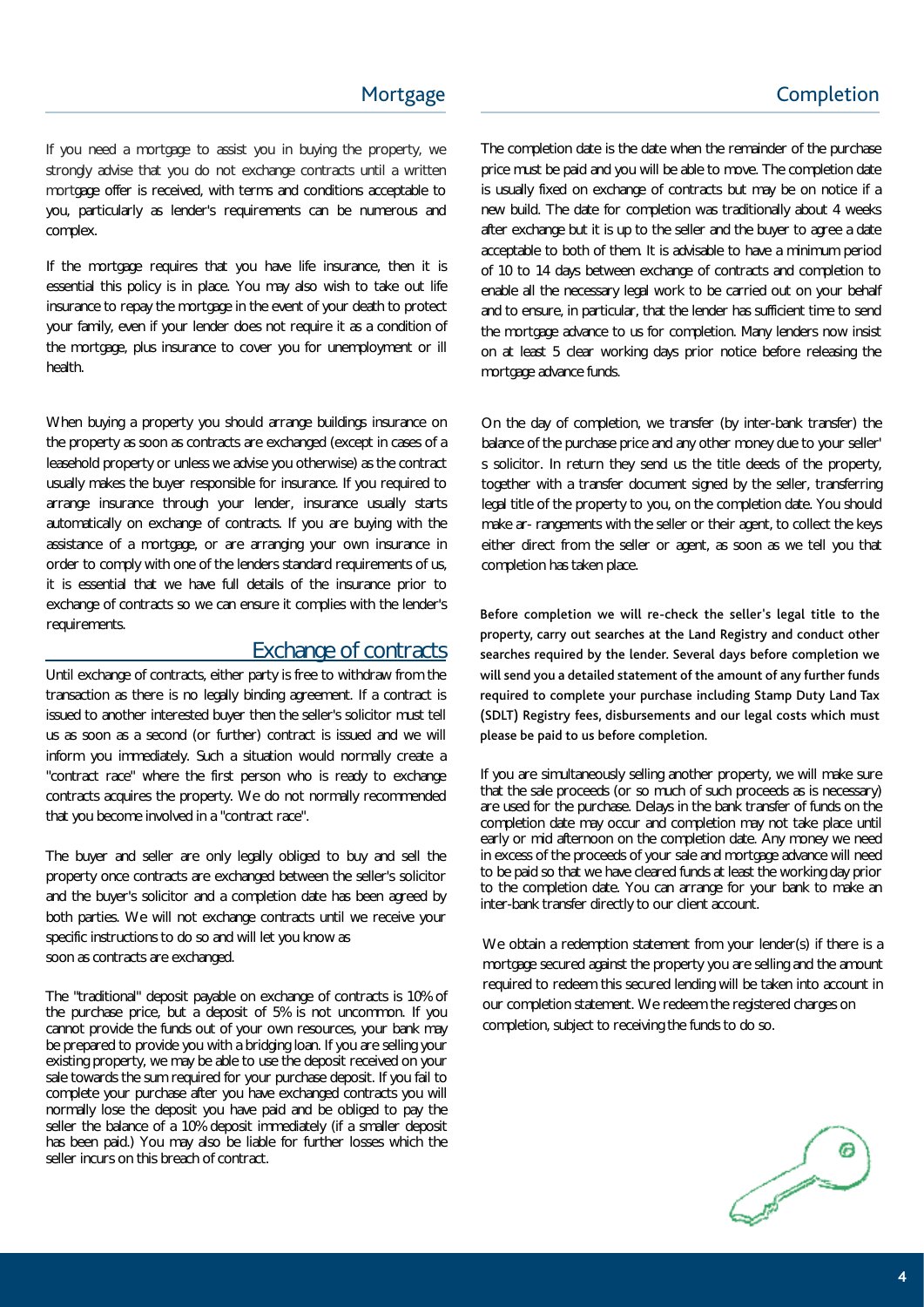calculate and let you know the amounts due from you, or to make refunds of overpayments. The authorities will then send future bills to the buyer for the period after actual completion. companies (i.e. council tax, water rates, gas, electricity, telephone) to tell them that you have exchanged contracts and the date on which you are due to complete the purchase. This will enable them to If you are selling a property, we recommend that immediately after exchange of contracts you contact all authorities and supply

# After completion

Following completion we arrange for the Stamp Duty Land Tax (SDLT), if any, to be paid to the Inland Revenue and for your ownership of the property to be registered at the Land Registry. After registration, the deeds required by your lender are sent to your mortgage company, although it is increasingly common for lenders to hold no title deeds at all and in this instance they will be forwarded to you for safekeeping. It is very important that these deeds are kept safely and not lost.Your bank may have facilities for safe storage of title deeds. If you do not have a mort- gage, all the deeds will be sent to you for safekeeping as they may be required on a future sale of the property. As mentioned, the Land Registry do also store evidence of the title electronically.

### Fees

disbursements to be paid before the completion date and, indeed, if you have a mortgage, we may not be allowed by the lender to use the mortgage funds to complete your purchase unless we hold all monies necessary to pay both SDLT and Land Registry fees. unexpected problems. If a sale or purchase does not go through to completion, we would normally charge a fee to take into account the time spent and work carried out, although this is usually reduced if you proceed with another transaction. We do ask for our fees and The payments we make for SDLT and Land Registry fees, local and other search fees, are fixed and we will notify you of the approximate amounts at an early stage. We will provide you at the outset with an estimate of our own costs on the assumption that the transaction goes ahead normally. These fees may have to be increased if there are

There will normally be other costs and expenses involved in moving house in addition to our legal costs, SDLT, Land Registry fees and other expenses. These include:

- a) Fees payable to your surveyor
- b) Removal charges

Note also that if the property you sell is not your principal private residence, you may need to pay Capital Gains Tax (CGT) within 30 days of any sale. We are not tax advisers and so it is important that you take bespoke tax advice on CGT and any applicable taxes, (other than SDLT), as required. You should let us know if you own any other properties.

# Outgoings Don't forget to arrange the following:

- 1. Supply to your lender, as soon as possible, all the information they require for the purpose of issuing a mortgage offer, including payment of all valuation and other fees due.
- 2. A survey of the property
- exchange of contracts 3. Buildings insurance on your new property from the date of
- companies of the completion date 4. Notifying the authorities and service supply
- 5. Cancellation of any bankers order for a mortgage on your existing property after completion. Any overpayment you make on your mortgage account should be repaid to you by your lender
- 6. Cancellation of the buildings insurance on your existing property on completion and the transfer and/or arrangement for a new contents insurance policy for the new property
- 7. Arrangements for the removal company
- 8. Delivery of keys for your existing property to your selling agents when you have moved out
- 9. Collection of the keys for the new property from the seller or agent after completion of your purchase

you wish us to arrange for a member of our private client practice to give you advice in connection with this. We would also strongly recommend that you take early advice as to whether your sale or purchase necessitates a change to your Will. We strongly advise that you make a Will if you do not currently have one. Please let us know if